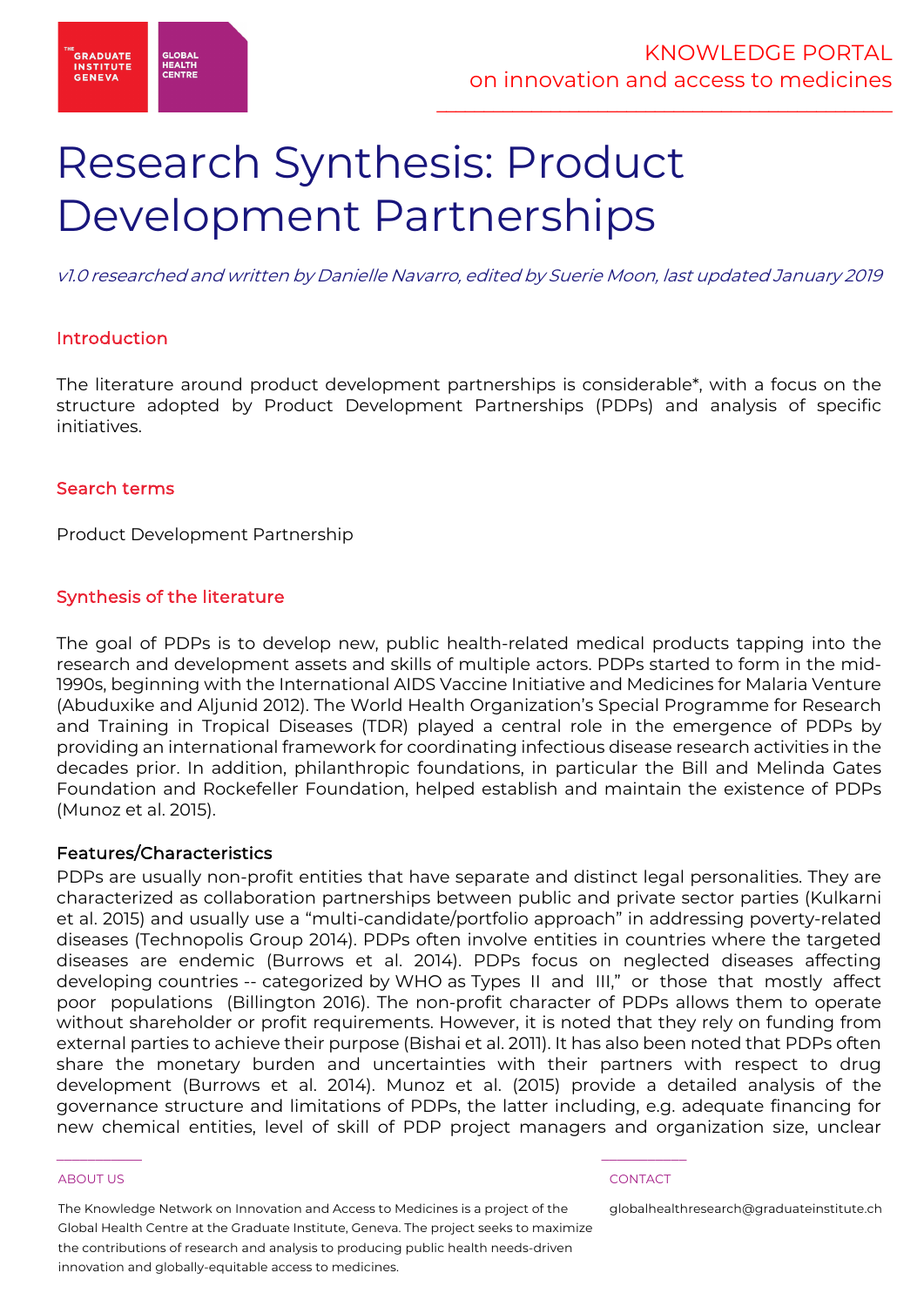

agenda setting processes, and lack of transparency (Munoz et al. 2015). Another paper focused on the PDP "development and management" processes (De Pinho Campos, Norman, and Jadad 2011). Two papers described the collaborations with partners of PDPs (Bio Ventures for Global Health 2012; Grace 2010). Ziemba (2005) focused on critical areas that impact the success of PDPs, such as financing and governance structure. It is noted in the study that there is minimal representation of developing countries in the PDP Boards and committees, and that PDPs should seek funding from developing countries, who are the target recipients of the products, among other possible sources of funds (Ziemba 2005).

PDPs have been referred to as "virtual organizations" (Technopolis Group 2014; Munoz et al. 2015), "virtual R&D" (Billington 2016), "system integrators" (Munoz et al. 2015), and "integrator or knowledge broker" (Huzair 2012) since they do not usually engage in hands-on R&D activities but instead coordinate and collaborate with partners who perform said activities (Munoz et al. 2015). PDPs usually develop multiple drugs or medical technologies simultaneously, which allow them to hedge against potential failures of some of their product development projects (Billington 2016).

PDPs adopt individual policies to ensure access to the resulting medical products by those who need them (Munoz et al. 2015). A common PDP objective is guaranteeing the affordability of the resulting medical product to the target patient populations, who are usually in low and middle income countries (Billington 2016). PDPs' focus on affordable and accessible drugs advances the concept of R&D for health "as a global public good" (Keusch et al. 2010). However, it has been observed that PDPs widely differ with respect to their approaches to managing intellectual property (Munoz et al. 2015).

# PDP Organizations

Some of the literature focuses on specific PDP organizations. A sampling of PDP initiatives are available:http://www.technopolisgroup.com/wpcontent/uploads/2014/11/141118\_PDP\_Review\_Tec hnopolis\_Gr oup4.pdfand

https://www.wto.org/english/res\_e/booksp\_e/pamtiwhowipowtoweb13\_e.pdf.

Drugs for Neglected Diseases initiative (DNDi) is one of the larger PDPs and has developed 6 new products in a relatively short period of time (Médecin Sans Frontières 2013). DNDi is noted for its non-exclusive license agreements and cost-plus product pricing contractual stipulations that facilitate long-term access to the resulting medical technologies (World Health Organization, World Intellectual Property Organization and World Trade Organization 2012). Sabin Vaccine Institute and the Infectious Disease Research Institute, among other PDPs, have been credited for spearheading vaccine development for neglected tropical diseases (Beaumier et al. 2013). Huzair (2012) identified the World Health Organization-led "influenza vaccine innovation system" as a PDP, which however is unique from other PDPs because it has WHO as its main controlling and guiding entity (Huzair 2012). Hanlin noted the character of the South African AIDS Vaccine Initiative as a national, rather than the more usual international, PDP (Hanlin 2006).

Several studies analyzed specific projects carried out by PDPs. Gordon, Røttingen, and Hoffman (2014) provided a case study on the creation of the Meningitis Vaccine Project (MVP), and the development of the MenAfriVac vaccine, which involved multiple public and private partners including the WHO and PATH (Gordon, Røttingen, and Hoffman 2014). The strategy for the

### ABOUT US CONTACT AND RESERVE THE RELEASE OF THE RELEASE OF THE RELEASE OF THE RELEASE OF THE RELEASE OF THE RELEASE OF THE RELEASE OF THE RELEASE OF THE RELEASE OF THE RELEASE OF THE RELEASE OF THE RELEASE OF THE RELEASE O

The Knowledge Network on Innovation and Access to Medicines is a project of the Global Health Centre at the Graduate Institute, Geneva. The project seeks to maximize the contributions of research and analysis to producing public health needs-driven innovation and globally-equitable access to medicines.

 $\frac{1}{2}$  , and the set of the set of the set of the set of the set of the set of the set of the set of the set of the set of the set of the set of the set of the set of the set of the set of the set of the set of the set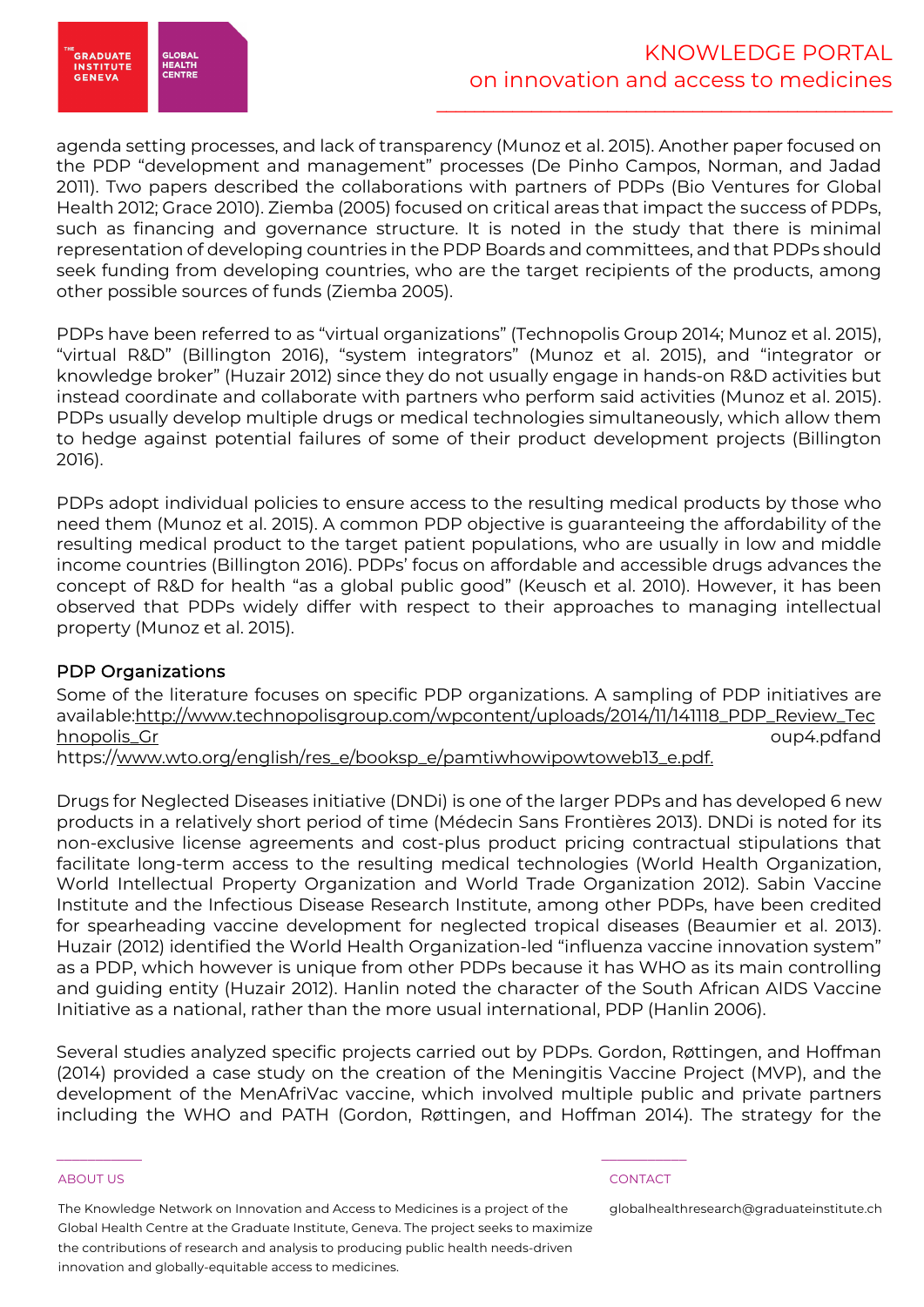

MenAfriVac vaccine project was mainly influenced by the demand from African governments for a sustainable price of US\$0.50 per dose (Gordon, Røttingen, and Hoffman 2014; Kulkarni et al. 2015; Bishai et al. 2011). Kulkarni et al. (2015) noted that the project succeeded due to the important factors of "transparency and an intense and close collaboration" of the parties, which allowed for proper know-how and technology transfer, i.e. crucial non-exclusive patent licenses for needed technology (Kulkarni et al. 2015). Bishai et al. (2011) emphasized the MVP's organizational structure, which is described as having a lattice form, and the willingness of businesses based in developing countries to undertake projects of PDPs for reasons other than profit. MVP showcased the ability of PDPs to facilitate transfer of technology and ensure affordability of medical technology (Bishai et al. 2011). Ubben and Poll (2013) focused on the development process for the drug Eurartesim undertaken by Medicines for Malaria Venture and its partner, emphasizing the collaborative strength in the PDP model (Ubben and Poll 2013). Luiza et al. (2017) and Wells, Diap, and Kiechel (2013) analyzed the drug development process of ASMQ-FDC, an anti-malaria drug developed by DNDi and its partners (Luiza et al. 2017; Wells, Diap, and Kiechel 2013).

# Funding

The annual G-FINDER studies provide detailed, regularly-updated information on funding for PDPs (and for neglected disease R&D more broadly). Based on the 2017 G-Finder Report, USD 420 million was invested in PDPs in 2016, which was the least amount noted for PDP funding since 2007. 75% of this amount was directed to tackling HIV/AIDS, malaria and tuberculosis. Gates Foundation funding to PDPs dropped in 2016, yet it still accounted for the largest proportion of overall PDP funding at 54%. The sources of PDP funding in 2016 were philanthropic organizations, governments of high income countries and multilateral organizations, providing 57%, 39% and 3.4% of the funds respectively. PDP funding in the past 10 years followed a similar pattern with the Gates Foundation and bilateral aid agencies providing the bulk of finances at close to 90%. However, funding levels in 2016 may be influenced by the fact that PDPs follow funding cycles. At least 40-50% of the yearly PDP funding went to the 3 PDPs receiving the most funds for that year, which in 2016 were the International AIDS Vaccine Initiative (IAVI), Medicines for Malaria Venture (MMV) and Programme for Appropriate Technology in Health (PATH). In the past 10 years, PATH was the PDP that received the most funding (Chapman et al. 2017). Tables indicating the amounts and sources of PDP funding for the period 2007 to 2016 are available at http://policycuresresearch.org/downloads/Y10\_G- FINDER\_full\_report.pdf.

# Results

Meredith and Ziemba (2008) noted that PDPs have led 85% of the R&D for 106 neglected disease products since 2000 (Meredith and Ziemba 2008). PDP drug development projects initially focused mainly on drug repurposing. It has been noted that while PDPs had several new chemical entities (NCE) in clinical trials (Munoz et al. 2015), there were relatively few that had been brought to market. We found three PDP-developed NCEs: Pretomanid developed by the TB Alliance[1], Dihydroartemisinin-piperaquine (Eurartesim) developed by MMV[2], and Fexinidazole for sleeping sickness developed by DNDi[3].

Munoz et al. (2015) provide a table of PDPs and the diseases they tackle as well as a list of PDPs and the drugs they developed. Malaria has been noted to be the top disease tackled by PDPs (Munoz et al. 2015). Abuduxike and Aljunid (2012) included a brief numerical summary of the products being developed by PDPs in 2009, categorized according to their development stage (Abuduxike and Aljunid 2012). Young et al. (2018) used a modified Portfolio to Impact model to

### ABOUT US CONTACT AND RESERVE THE RELEASE OF THE RELEASE OF THE RELEASE OF THE RELEASE OF THE RELEASE OF THE RELEASE OF THE RELEASE OF THE RELEASE OF THE RELEASE OF THE RELEASE OF THE RELEASE OF THE RELEASE OF THE RELEASE O

The Knowledge Network on Innovation and Access to Medicines is a project of the Global Health Centre at the Graduate Institute, Geneva. The project seeks to maximize the contributions of research and analysis to producing public health needs-driven innovation and globally-equitable access to medicines.

 $\frac{1}{2}$  , and the set of the set of the set of the set of the set of the set of the set of the set of the set of the set of the set of the set of the set of the set of the set of the set of the set of the set of the set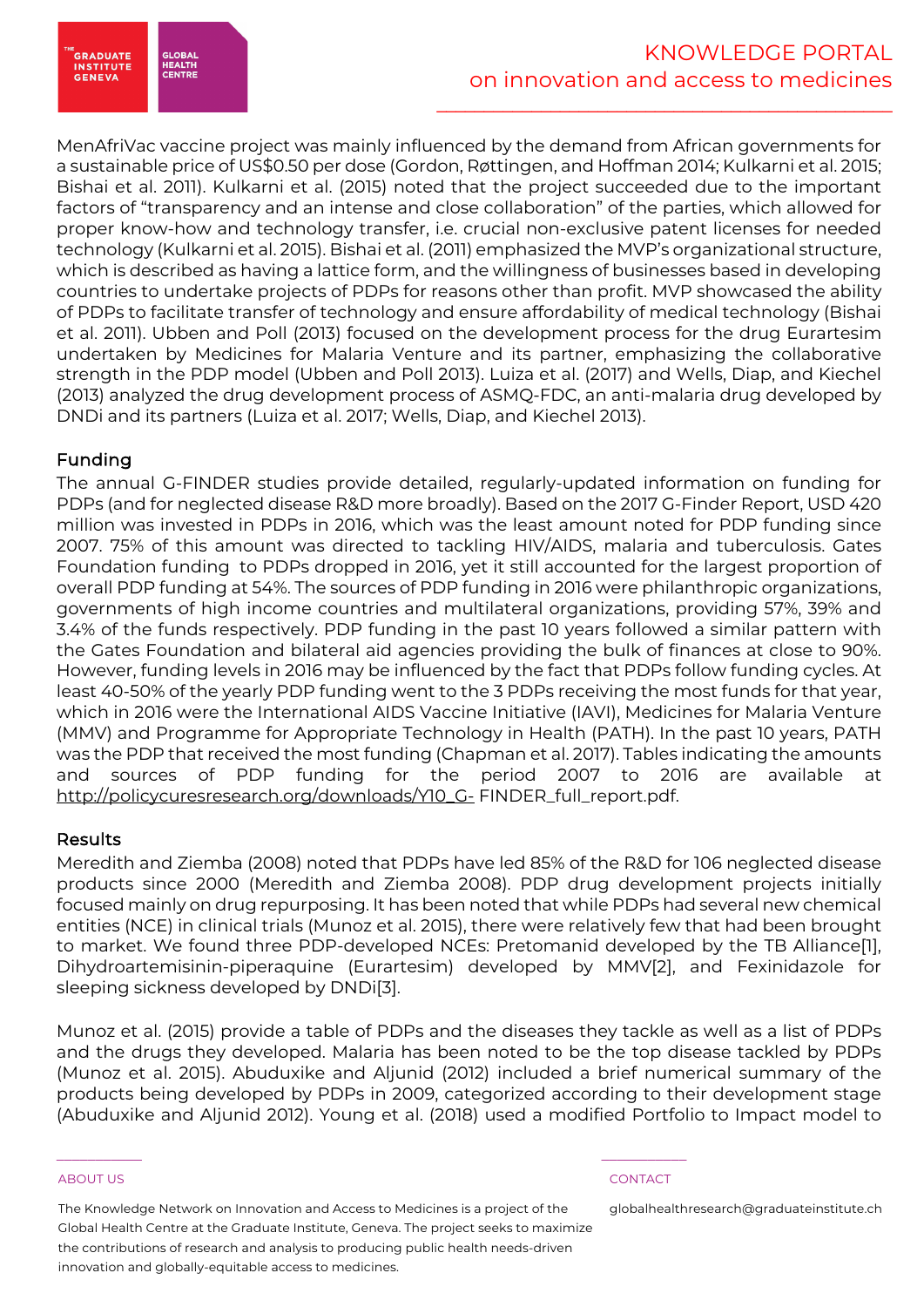

approximate the costs and launches of 538 out of the 685 product candidates identified from the neglected disease pipeline (Young et al. 2018).

# Limitations/Critiques

Munoz et al. (2015) argued that donors determine the priority areas for drug R&D and the terms governing the use of funds. Because PDPs rely on donors for funding, there may be a dissonance between the priorities of donors and disease-endemic countries. Further, since PDPs rely on short- term funds, their long-term financial viability is uncertain and affected by financial pressures on their donors. Furthermore, the extent to which PDPs collaborate with each other is generally not publicly- visible, and may result in unnecessary inefficiencies (Munoz et al. 2015).

Huzair (2012) suggested that PDPs may benefit from having a main knowledge and coordinating entity (Huzair 2012). Bishai et al. (2011) have argued that PDPs must have a flexible, more disaggregated project structure, engage public laboratories as possible resources for technologies similar to the US Food and Drug Administration's Center for Biologics Evaluation and Research, as well as engage more the WHO in their projects in order to benefit from its technical expertise and relationships with international and national actors (Bishai et al. 2011). Årdal, Alstadsæter, and Røttingen (2011) suggested that PDPs should finance more open source drug discovery projects, and noted that some PDPs, to a certain extent, already use open-source mechanisms in their R&D processes (Årdal, Alstadsæter, and Røttingen 2011).

# **Others**

Bhatia and Narain (2010) and Billington (2016) suggested a PDP model to tackle the need for new antibiotics R&D (Bhatia and Narain 2010, Billington 2016); in 2016 the Global Antibiotic R&D Partnership (GARDP) was created for this purpose.

- 1. "Our Pipeline Pretomanid," TB Alliance, accessed on 30 October 2018,https://www.tballiance.org/portfolio/compound/pretomanid.
- 2. "Frequently asked questions about Eurartesim," Medicines for Malaria Venture, accessed on 30 October 2018,https://www.mmv.org/access/products-projects/eurartesimdihydroartemisinin- piperaquine/frequently-asked-questions-about.
- 3. "Fexinidazole (HAT)," Drug for Neglected Diseases Initiative, accessed on 30 October 2018, https://www.dndi.org/diseases-projects/portfolio/fexinidazole/.

# Research gaps

- Updated analysis of the successes and failures of PDPs, especially on new chemical entities developed by PDPs
- Operational costs of PDPs, in general, and costs specific to PDP R&D activities
- Analysis of intellectual property and access policies and practices of PDPs

 $\frac{1}{2}$  , and the set of the set of the set of the set of the set of the set of the set of the set of the set of the set of the set of the set of the set of the set of the set of the set of the set of the set of the set

• More information on the governance structure and processes of PDPs and the impact it can have on their decisions

### ABOUT US CONTACT AND RESERVE THE RELEASE OF THE RELEASE OF THE RELEASE OF THE RELEASE OF THE RELEASE OF THE RELEASE OF THE RELEASE OF THE RELEASE OF THE RELEASE OF THE RELEASE OF THE RELEASE OF THE RELEASE OF THE RELEASE O

The Knowledge Network on Innovation and Access to Medicines is a project of the Global Health Centre at the Graduate Institute, Geneva. The project seeks to maximize the contributions of research and analysis to producing public health needs-driven innovation and globally-equitable access to medicines.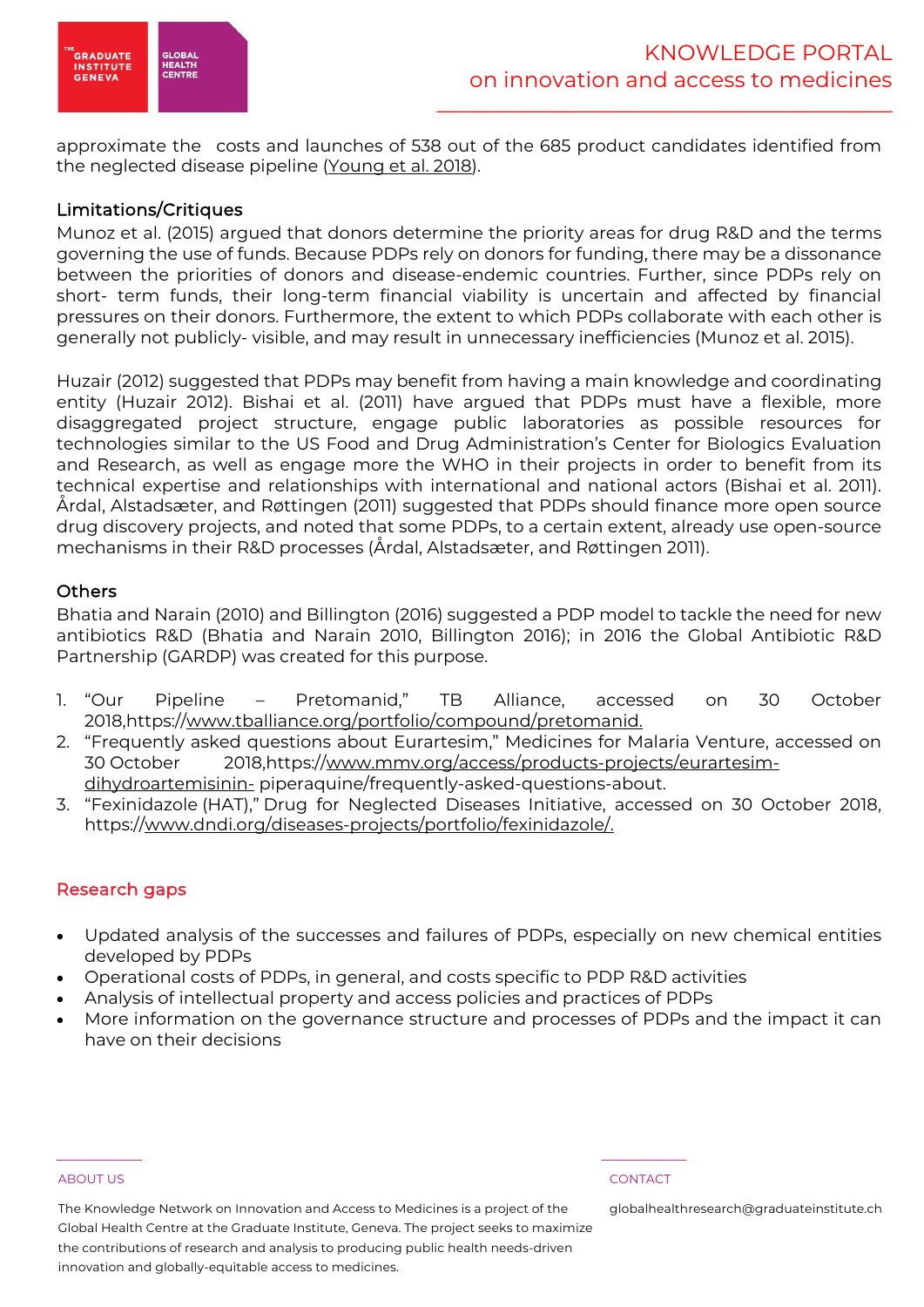

# Cited papers with abstracts

Abuduxike, Gulifeiya, and Syed Mohamed Aljunid. 2012. "Development of Health Biotechnology in Developing Countries: Can Private-Sector Players Be the Prime Movers?" Biotechnology Advances 30 (6): 1589–1601. https://doi.org/10.1016/j.biotechadv.2012.05.002.

Abstract: Health biotechnology has rapidly become vital in helping healthcare systems meet the needs of the poor in developing countries. This key industry also generates revenue and creates employment opportunities in these countries. To successfully develop biotechnology industries in developing nations, it is critical to understand and improve the system of health innovation, as well as the role of each innovative sector and the linkages between the sectors. Countries' science and technology capacities can be strengthened only if there are non-linear linkages and strong interrelations among players throughout the innovation process; these relationships generate and transfer knowledge related to commercialization of the innovative health products. The private sector is one of the main actors in healthcare innovation, contributing significantly to the development of health biotechnology via knowledge, expertise, resources and relationships to translate basic research and development into new commercial products and innovative processes. The role of the private sector has been increasingly recognized and emphasized by governments, agencies and international organizations. Many partnerships between the public and private sector have been established to leverage the potential of the private sector to produce more affordable healthcare products. Several developing countries that have been actively involved in health biotechnology are becoming the main players in this industry. The aim of this paper is to discuss the role of the private sector in health biotechnology development and to study its impact on health and economic growth through case studies in South Korea, India and Brazil. The paper also discussed the approaches by which the private sector can improve the health and economic status of the poor.

### Link: https://www.sciencedirect.com/science/article/pii/S0734975012001024

Årdal, Christine, Annette Alstadsæter, and John-Arne Røttingen. 2011. "Common Characteristics of Open Source Software Development and Applicability for Drug Discovery: A Systematic Review." Health Research Policy and Systems 9 (1). https://doi.org/10.1016/j.biotechadv.2012.05.002.

Abstract: Background: Innovation through an open source model has proven to be successful for software development.This success has led many to speculate if open source can be applied to other industries with similar success. We attempt to provide an understanding of open source software development characteristics for researchers, business leaders and government officials who may be interested in utilizing open source innovation in other contexts and with an emphasis on drug discovery.

Methods: A systematic review was performed by searching relevant, multidisciplinary databases to extract empirical research regarding the common characteristics and barriers of initiating and maintaining an open source software development project.

Results: Common characteristics to open source software development pertinent to open source drug discovery were extracted. The characteristics were then grouped into the areas of

### ABOUT US CONTACT AND RESERVE THE RELEASE OF THE RELEASE OF THE RELEASE OF THE RELEASE OF THE RELEASE OF THE RELEASE OF THE RELEASE OF THE RELEASE OF THE RELEASE OF THE RELEASE OF THE RELEASE OF THE RELEASE OF THE RELEASE O

The Knowledge Network on Innovation and Access to Medicines is a project of the Global Health Centre at the Graduate Institute, Geneva. The project seeks to maximize the contributions of research and analysis to producing public health needs-driven innovation and globally-equitable access to medicines.

 $\frac{1}{2}$  , and the set of the set of the set of the set of the set of the set of the set of the set of the set of the set of the set of the set of the set of the set of the set of the set of the set of the set of the set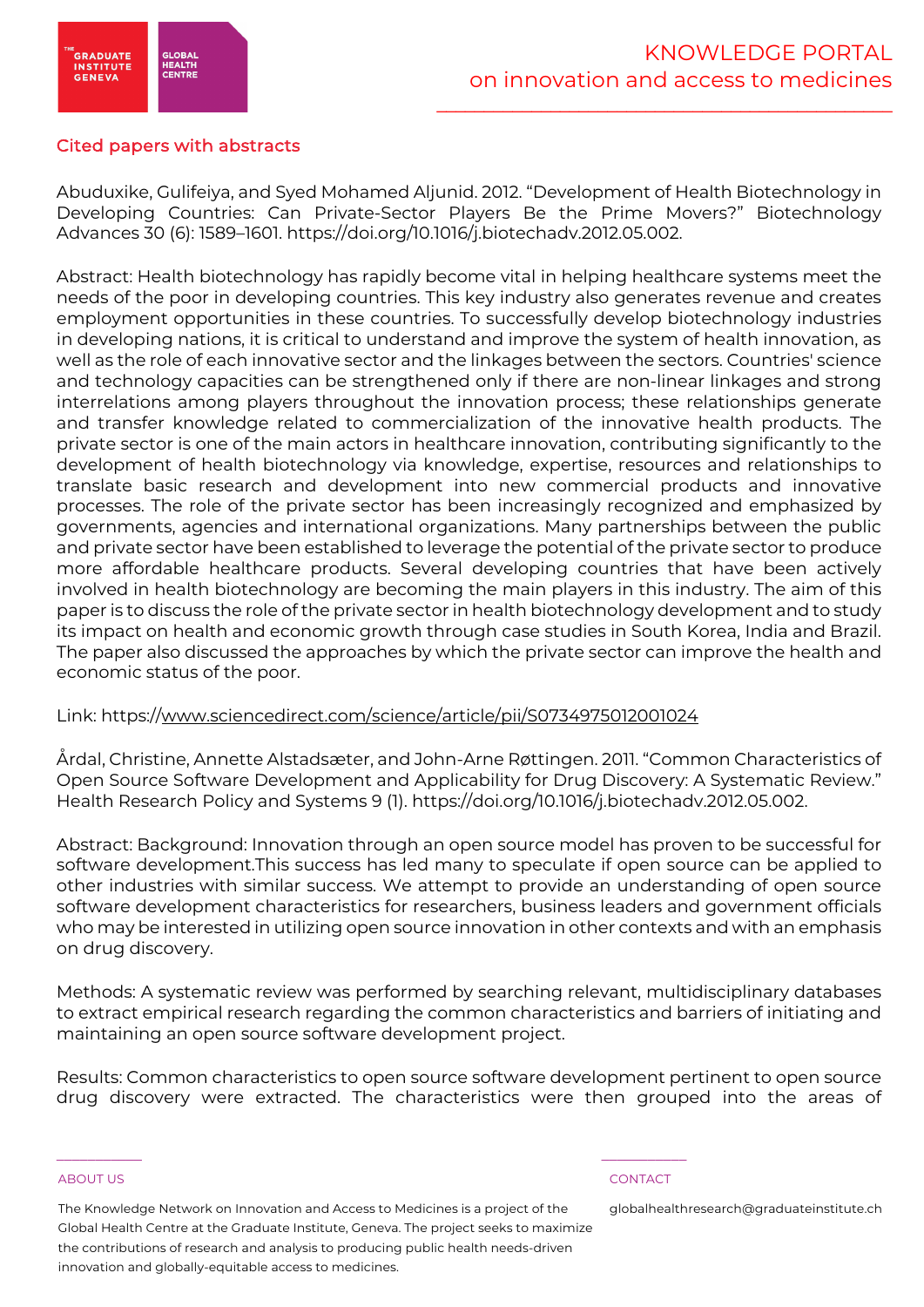

participant attraction, management of volunteers, control mechanisms, legal framework and physical constraints. Lastly, their applicability to drug discovery was examined.

Conclusions: We believe that the open source model is viable for drug discovery, although it is unlikely that it will exactly follow the form used in software development. Hybrids will likely develop that suit the unique characteristics of drug discovery. We suggest potential motivations for organizations to join an open source drug discovery project. We also examine specific differences between software and medicines, specifically how the need for laboratories and physical goods will impact the model as well as the effect of patents.

Link: https://health-policy-systems.biomedcentral.com/articles/10.1186/1478-4505-9-36

Bhatia, Rajesh and Jai P. Narain. 2010. "The Growing Challenge of Antimicrobial Resistance in the South-East Asia Region - Are We Losing the Battle." The Indian Journal of Medical Research 132 (November): 482–86.

Abstract: Not available

Link: http://www.ijmr.org.in/temp/IndianJMedRes1325482-3446526\_093425.pdf

Billington, John K. 2016. "A New Product Development Partnership Model for Antibiotic Resistance." American Journal of Law & Medicine 42 (2-3): 487-523. https://doi.org/10.1016/j.biotechadv.2012.05.002.

Abstract: Antibiotics have prevented countless deaths from common infections and have made possible many modern medical procedures. Over the past few decades, antibiotic-resistant bacteria have become a global threat, spreading between healthcare facilities and throughout communities worldwide at an alarming pace. Antibiotic overuse and misuse in humans, animals, and the environment accelerate resistance by selecting for bacteria with antibiotic-resistant traits, which then become predominant and infect others. Meanwhile, few antibiotics remain active against the most resistant bacteria. There is an urgent need for new antibiotics and other antibacterial products to replace second-line and last resort therapies when they no longer work. This Article proposes a new U.S.-based, non-governmental, not-for-profit product development partnership (PDP) model specifically designed for antibacterial development. This new model should both supplement and complement existing government-led efforts and should be built with mechanisms in place to balance the values of innovation, access, and conservation.

### Link: http://journals.sagepub.com/doi/abs/10.1177/0098858816658277

Bio Ventures for Global Health. 2012. "Developing New Drugs and Vaccines for Neglected Diseases of the Poor: The Product Developer Landscape."

Abstract: Not available

Link: Not available

### ABOUT US CONTACT AND RESERVE THE RELEASE OF THE RELEASE OF THE RELEASE OF THE RELEASE OF THE RELEASE OF THE RELEASE OF THE RELEASE OF THE RELEASE OF THE RELEASE OF THE RELEASE OF THE RELEASE OF THE RELEASE OF THE RELEASE O

The Knowledge Network on Innovation and Access to Medicines is a project of the Global Health Centre at the Graduate Institute, Geneva. The project seeks to maximize the contributions of research and analysis to producing public health needs-driven innovation and globally-equitable access to medicines.

 $\frac{1}{2}$  , and the set of the set of the set of the set of the set of the set of the set of the set of the set of the set of the set of the set of the set of the set of the set of the set of the set of the set of the set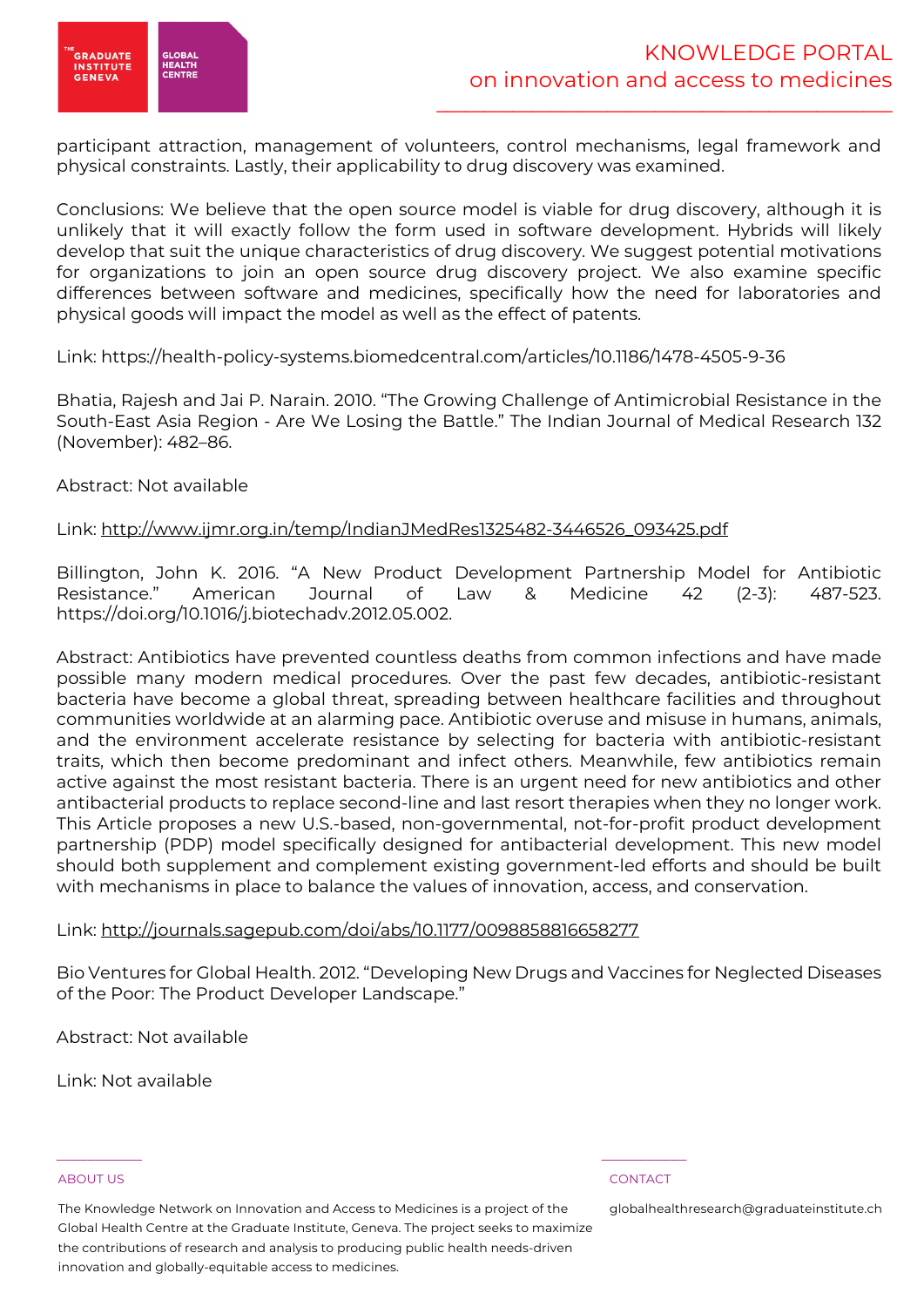

Bishai, David M., Claire Champion, Michael E. Steele, and Lindsay Thompson. 2011. "Product Development Partnerships Hit Their Stride: Lessons From Developing A Meningitis Vaccine For Africa." Health Affairs 30 (6): 1058–64. https://doi.org/10.1016/j.biotechadv.2012.05.002.

Abstract: The Meningitis Vaccine Project, a so-called product development partnership, developed a new vaccine against bacterial meningitis, an inflammation of brain tissues that causes an estimated 10,000 deaths among African children and young people each year. The vaccine—known as MenAfriVac and specifically targeted for use in low-income countries in Africa—was designed to be made available to governments at a price of fifty cents per dose. The Meningitis Vaccine Project is an example of how product development partnerships have reinvigorated research on vaccines for neglected diseases. These partnerships disperse the multiple tasks of product development across a network of partners that are best suited for each task. The vaccine was rapidly embraced by African

health officials, and in its first few weeks on the market, in late 2010, more than nineteen million people in Burkina Faso, Mali, and Niger were vaccinated.

### Link: https://www.healthaffairs.org/doi/abs/10.1377/hlthaff.2011.0295

Burrows, Jeremy N., Richard L. Elliott, Takushi Kaneko, Charles E. Mowbray, and David Waterson. 2014. "The Role of Modern Drug Discovery in the Fight against Neglected and Tropical Diseases." MedChemComm 5 (6): 688. https://doi.org/10.1039/c4md00011k.

Abstract: Not available

Link: https://pubs.rsc.org/en/content/articlehtml/2014/md/c4md00011k

Chapman, Dr Nick, Anna Doubell, Lisette Oversteegen, Dr Vipul Chowdhary, Dr George Rugarabamu, Renata Zanetti, Ming Ong, and Juliette Borri. 2017. "Neglected Disease Research and Development: Reflecting on a Decade of Global Investment." Policy Cures Research. http://policycuresresearch.org/downloads/Y10\_G-FINDER\_full\_report.pdf.

Abstract: Not available

### Link: http://policycuresresearch.org/downloads/Y10\_G-FINDER\_full\_report.pdf

De Pinho Campos, Katia, Cameron D. Norman, and Alejandro R. Jadad. 2011. "Product Development Public–Private Partnerships for Public Health: A Systematic Review Using Qualitative Data." Social Science & Medicine 73 (7): 986–94. https://doi.org/10.1016/j.socscimed.2011.06.059.

Abstract: Almost a decade ago, public health initiated a number of innovative ventures to attract investments from multinational drug companies for the development of new drugs and vaccines to tackle neglected diseases (NDs). These ventures - known as product development public– private partnerships (PD PPPs) - represent the participation of the public and private actors toward the discovery and development of essential medicines to reduce the suffering of over one billion people worldwide living with NDs. This systematic review aimed to identify empirical-based descriptive articles to understand critical elements in the partnership process, and propose a

### ABOUT US CONTACT AND RESERVE THE RELEASE OF THE RELEASE OF THE RELEASE OF THE RELEASE OF THE RELEASE OF THE RELEASE OF THE RELEASE OF THE RELEASE OF THE RELEASE OF THE RELEASE OF THE RELEASE OF THE RELEASE OF THE RELEASE O

The Knowledge Network on Innovation and Access to Medicines is a project of the Global Health Centre at the Graduate Institute, Geneva. The project seeks to maximize the contributions of research and analysis to producing public health needs-driven innovation and globally-equitable access to medicines.

 $\frac{1}{2}$  , and the set of the set of the set of the set of the set of the set of the set of the set of the set of the set of the set of the set of the set of the set of the set of the set of the set of the set of the set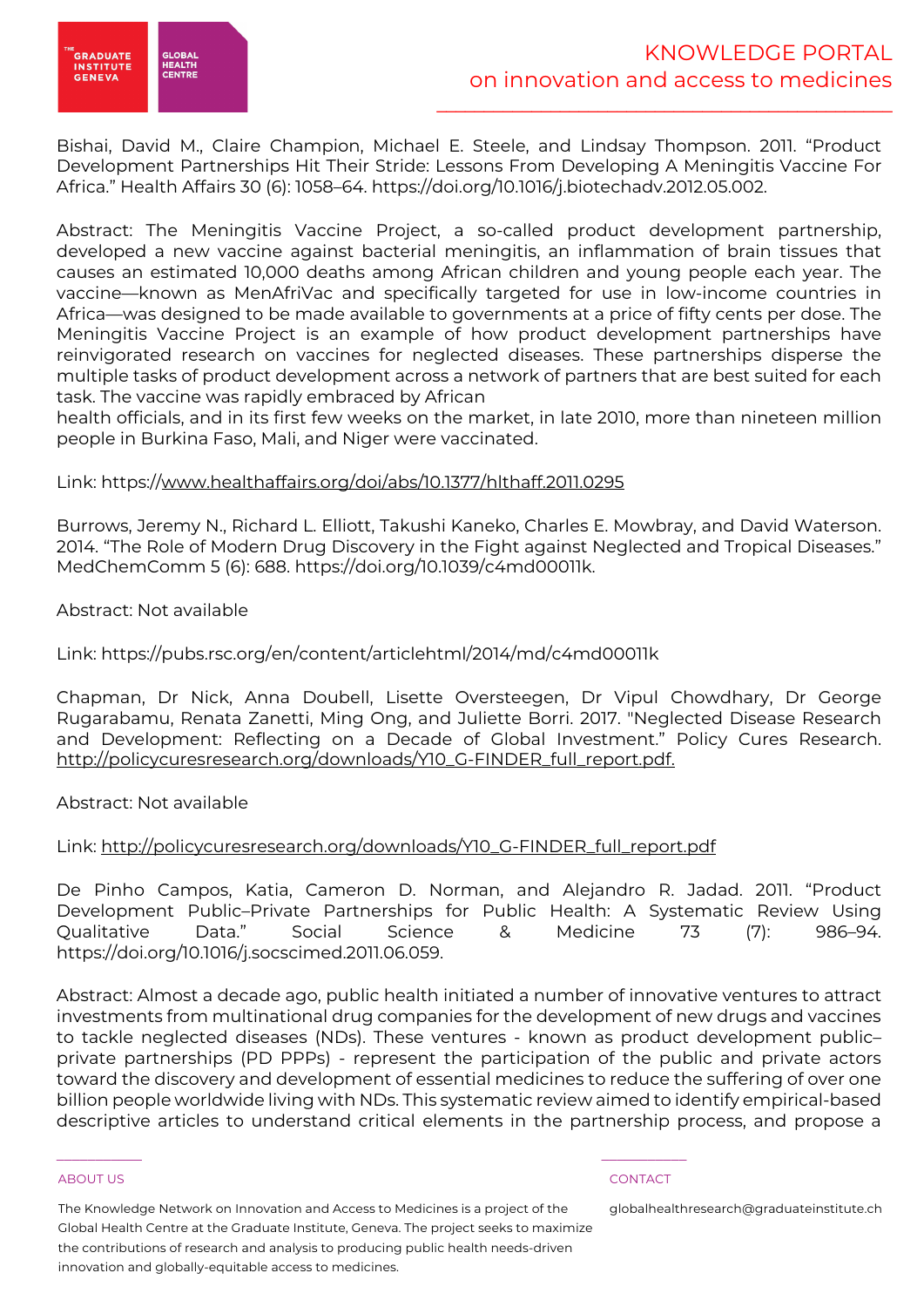

# KNOWLEDGE PORTAL on innovation and access to medicines

\_\_\_\_\_\_\_\_\_\_\_\_\_\_\_\_\_\_\_\_\_\_\_\_\_\_\_\_\_\_\_\_\_\_\_\_\_\_\_\_\_\_\_\_\_\_\_\_

framework to shed light on future guidelines to support better planning, design and management of existing and new forms of PPPs for public health. Ten articles met the inclusion criteria and were analyzed and synthesized using qualitative content analysis. The findings show that the development stage of PD PPPs requires a careful initiation and planning process including discussion on values and shared goals, agreement on mutual interests & equality of power relation, exchange of expertise & resources, stakeholder engagement, and assessment of the local health capacity. The management stage of PD PPPs entails transparency, extensive communication and participatory decision-making among partner organizations. This review illustrates the difficulties, challenges and effective responses during the partnering process. This model of collaboration may offer a way to advance population health at present, while creating streams of innovation that can yield future social and financial dividends in enhancing the public's health more widely.

# Link: https://www.sciencedirect.com/science/article/pii/S0277953611004278

Gordon, Rachel, John-Arne Røttingen, and Steven Hoffman. 2014. "The Meningitis Vaccine Project," 15.

Abstract: Not available

Link:

https://caseresources.hsph.harvard.edu/files/case/files/2014\_meningitis\_vaccine\_project\_0.pdf

Grace, Cheri. 2010. "Product Development Partnerships (PDPs): Lessons from PDPs Established to Develop New Health Technologies for Neglected Diseases." https://assets.publishing.service.gov.uk/media/57a08b29ed915d3cfd000b90/Lessons\_Learded\_fr om\_ PDPs Report.pdf.

Abstract: Not available

Link:

https://assets.publishing.service.gov.uk/media/57a08b29ed915d3cfd000b90/Lessons\_Learded\_fr om\_PDPs Report.pdf

Hanlin, Rebecca. 2006. "Increasing Knowledge Flows by Linking Innovation and Health - the Case of SAAVI." Genomics, Society and Policy 2 (3). https://doi.org/10.1186/1746-5354-2-3-37.

Abstract: Biotechnology and genomic innovation are seen as increasingly important for achieving public health goals in Africa. In particular, vaccines based on advances in genomic technology are deemed vital in the fight against HIV/AIDS. Public-Private Partnerships (PPPs) provide a collaborative mechanism to ensure these vaccines are developed when the private sector lacks incentives to develop these products. These partnerships provide new mechanisms for transferring the knowledge required to ensure vaccine development occurs as quickly and efficiently as possible. One such accine partnership is the South African AIDS Vaccine Initiative (SAAVI). This has been successful in ensuring 'value added' (benefit gained by taking part) is created for those involved particularly in the area of intangible value added determinants of collaboration and knowledge capacity. This paper outlines the results of a case study of SAAVI and

### ABOUT US CONTACT AND RESERVE THE RELEASE OF THE RELEASE OF THE RELEASE OF THE RELEASE OF THE RELEASE OF THE RELEASE OF THE RELEASE OF THE RELEASE OF THE RELEASE OF THE RELEASE OF THE RELEASE OF THE RELEASE OF THE RELEASE O

The Knowledge Network on Innovation and Access to Medicines is a project of the Global Health Centre at the Graduate Institute, Geneva. The project seeks to maximize the contributions of research and analysis to producing public health needs-driven innovation and globally-equitable access to medicines.

 $\frac{1}{2}$  , and the set of the set of the set of the set of the set of the set of the set of the set of the set of the set of the set of the set of the set of the set of the set of the set of the set of the set of the set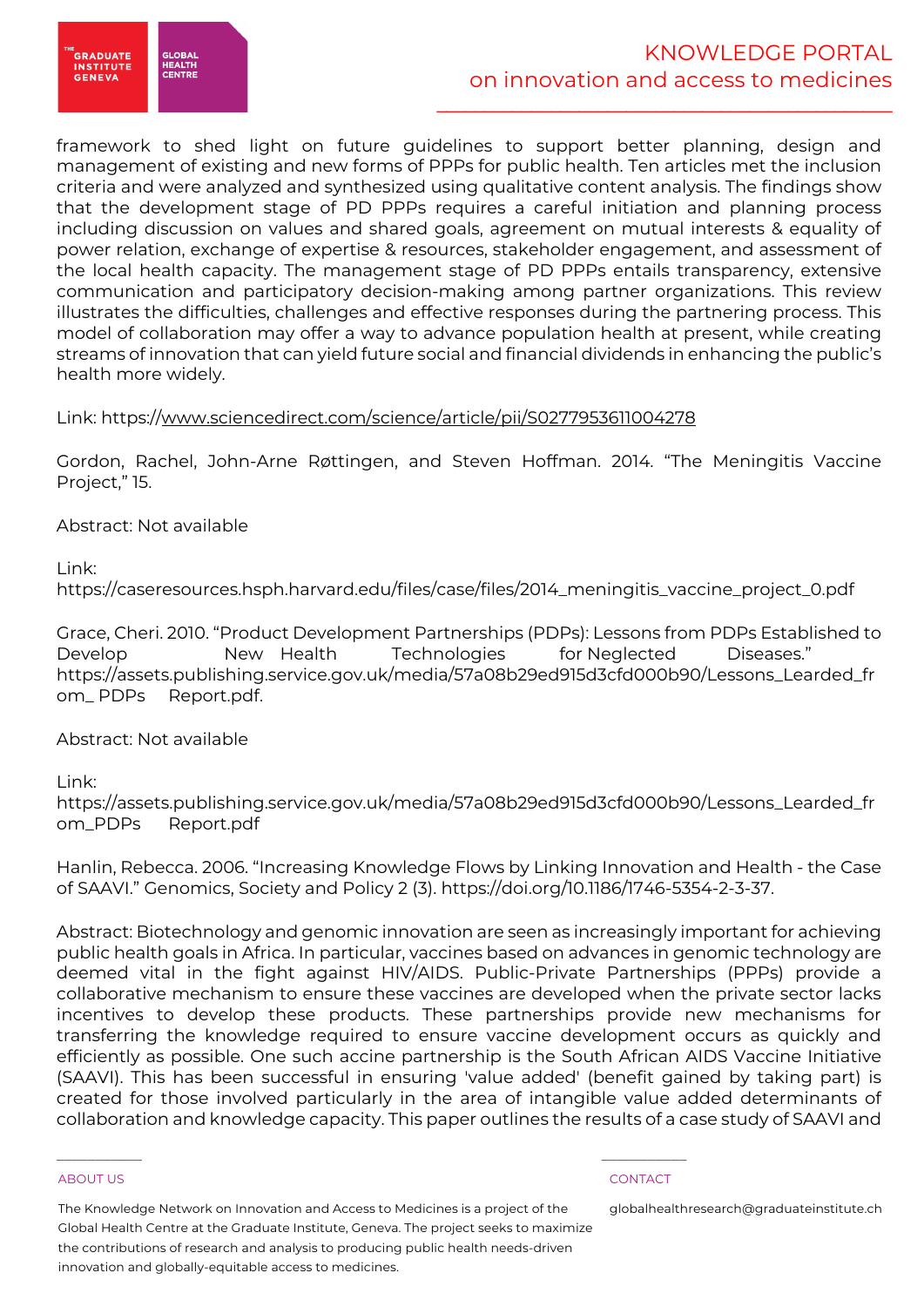

argues that it provides evidence of a need to strengthen our understanding of the linkage between wider conceptual 'systems' of innovation and health. In particular, it espouses the usefulness of 'Systems of Innovation' thinking as a means to ensure that more specific focus is placed on process outputs such as collaboration and knowledge capacity. This will ensure that necessary knowledge flow is transferred between those working in the vaccine project for more efficient and effective operations. The research also raises questions about the possibility of such case studies highlighting areas of attention that need addressing if greater linkage is to occur between innovation and health at a wider health research policy level.

Link: https://link.springer.com/article/10.1186/1746-5354-2-3-37

Huzair, Farah. 2012. "The Influenza Vaccine Innovation System and Lessons for PDPs." Human Vaccines & Immunotherapeutics 8 (3): 407–10. https://doi.org/10.4161/hv.18701.

Abstract: As Product Development Partnerships (PDPs) emerge and evolve in response to the need for vaccines, this paper re-examines the oldest and most successful PDP in the vaccine field; that which year after year, produces and reinvents influenza vaccines. This paper describes the influenza vaccine production and innovation system and reviews some of its most recent major innovations. Innovation in this system is a result of collaborative partnerships between various actors from both the public and private sector. It is argued that the influenza vaccine innovation system is a Product Development Partnership (PDP), be it an unconventional one, with a central coordination role allocated to the WHO rather than a private company or charitable/not for profit entity. The unusual structure of this PDP overcomes some of the organizational issues surrounding vaccine research and production faced by other documented PDPs. These are first, the need to coordinate knowledge flow via an effective knowledge broker. Second, the need to build in-house capacity and fund essential research and elements of production where private partners find involvement too risky or costly.

# Link: https://www.tandfonline.com/doi/abs/10.4161/hv.18701

Keusch, Gerald T., Wen L. Kilama, Suerie Moon, Nicole A. Szlezák, and Catherine M. Michaud. 2010. "The Global Health System: Linking Knowledge with Action—Learning from Malaria." Edited by Gill Walt. PLoS Medicine 7 (1): e1000179. https://doi.org/10.1371/journal.pmed.1000179.

### Abstract: Not available

### Link:

https://journals.plos.org/plosmedicine/article/file?id=10.1371/journal.pmed.1000179&type=printabl  $\sim$ 

Kulkarni, Prasad S., Muriel Socquet, Suresh S. Jadhav, Subhash V. Kapre, F. Marc LaForce, and Cyrus S. Poonawalla. 2015. "Challenges and Opportunities While Developing a Group A Meningococcal Conjugate Vaccine Within a Product Development Partnership: A Manufacturer's Perspective From the Serum Institute of India." Clinical Infectious Diseases 61 (suppl\_5): S483–88. https://doi.org/10.1093/cid/civ500.

### ABOUT US CONTACT AND RESERVE THE RELEASE OF THE RELEASE OF THE RELEASE OF THE RELEASE OF THE RELEASE OF THE RELEASE OF THE RELEASE OF THE RELEASE OF THE RELEASE OF THE RELEASE OF THE RELEASE OF THE RELEASE OF THE RELEASE O

The Knowledge Network on Innovation and Access to Medicines is a project of the Global Health Centre at the Graduate Institute, Geneva. The project seeks to maximize the contributions of research and analysis to producing public health needs-driven innovation and globally-equitable access to medicines.

 $\frac{1}{2}$  , and the set of the set of the set of the set of the set of the set of the set of the set of the set of the set of the set of the set of the set of the set of the set of the set of the set of the set of the set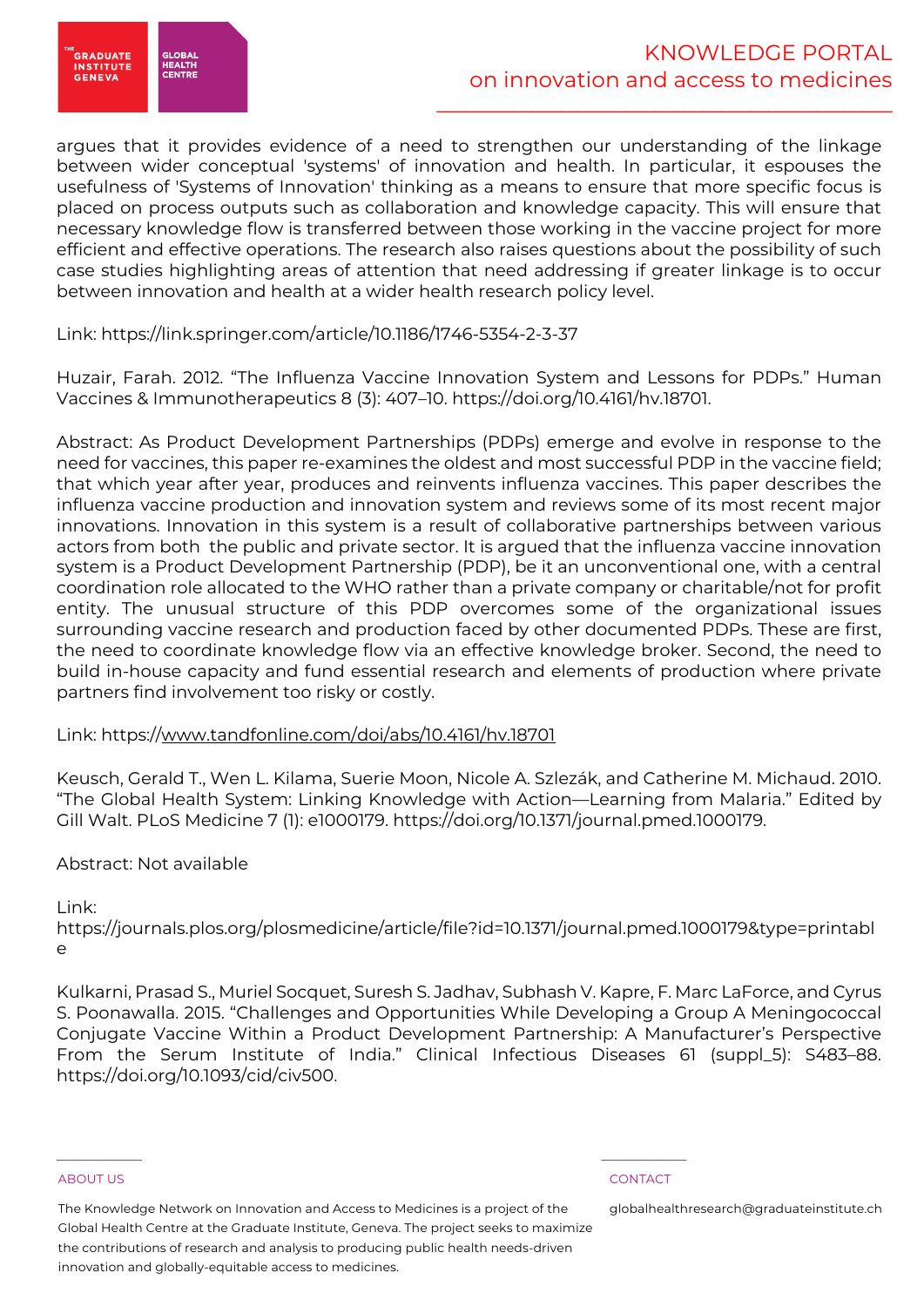

Abstract: Background. In 2002, the Meningitis Vaccine Project (MVP) chose the Serum Institute of India, Ltd (SIIL), as its manufacturing partner to establish a product development partnership (PDP) with the Meningitis Vaccine Project (MVP). MVP was a collaboration between PATH and the World Health Organization (WHO) to develop meningococcal conjugate vaccines for sub-Saharan Africa.

Method. From the outset, SIIL recognized that a partnership with MVP carried some risk but also offered important opportunities for accessing new conjugate vaccine technology and know-how. Over

3 years, SIIL successfully accepted technology transfer for the group A meningococcal polysaccharide from SynCo Bio Partners and a conjugation method from the US Food and Drug Administration.

Results. SIIL successfully scaled up production of a group A meningococcal conjugate vaccine that used SIIL tetanus toxoid as the carrier protein. Phase 1 studies began in India in 2005, followed by phase 2/3 studies in Africa and India. A regulatory dossier was submitted to the Indian authorities in April 2009 and WHO in September 2009. Export license was granted in December 2009, and WHO prequalification was obtained in June 2010. Vaccine was introduced at public scale in Burkina Faso that December. The group A meningococcal conjugate vaccine was named MenAfriVac, and is the first internationally qualified vaccine developed outside of big pharma.

Conclusions. The project proved to be a sound investment for SIIL and is a concrete example of the potential for PDPs to provide needed products for resource-poor countries.

Link: https://academic.oup.com/cid/article/61/suppl\_5/S483/417594

Luiza, Vera Lucia, Gabriela Costa Chaves, Tayná Marques Torres Barboza, Luciana de Paula Barros Gonçalves, and Eric G. Stobbaerts. 2017. "Desafios de Uma Parceria Para o Desenvolvimento de Produtos: O Caso de Um Tratamento Para Malária." Ciência & Saúde Coletiva 22 (7): 2197–2211. https://doi.org/10.1590/1413-81232017227.04042017.

Abstract: This paper examines the development of a treatment – a fixed-dose combination of artesunate and mefloquine – in Brazil, from three points of view: in terms of access to medication; to record and report successes; and to look at the lessons learned. This product development took place in the ambit of a public-private partnership. Semi-structured interviews were held with key actors involved in the different phases of the development, and documents were analyzed. Two important points of reference orienting the design of the study and analysis were: a logical model for access to medication; and evaluation of programs. It is concluded that there were several successes over the course of the project, but insufficient attention was given in the project's architecture to planning of adoption of the product: irregularities in demand caused difficulties in planning and production, and adoption of the product was irregular in the Americas. It is concluded that the project can be considered to have been successful: the product was created, and the aims were met – strengthening of institutional and individual capacities and alliances, and advocacy. However, there were weaknesses in the process, which need to be mitigated in future projects of the same type.

### ABOUT US CONTACT AND RESERVE THE RELEASE OF THE RELEASE OF THE RELEASE OF THE RELEASE OF THE RELEASE OF THE RELEASE OF THE RELEASE OF THE RELEASE OF THE RELEASE OF THE RELEASE OF THE RELEASE OF THE RELEASE OF THE RELEASE O

The Knowledge Network on Innovation and Access to Medicines is a project of the Global Health Centre at the Graduate Institute, Geneva. The project seeks to maximize the contributions of research and analysis to producing public health needs-driven innovation and globally-equitable access to medicines.

 $\frac{1}{2}$  , and the set of the set of the set of the set of the set of the set of the set of the set of the set of the set of the set of the set of the set of the set of the set of the set of the set of the set of the set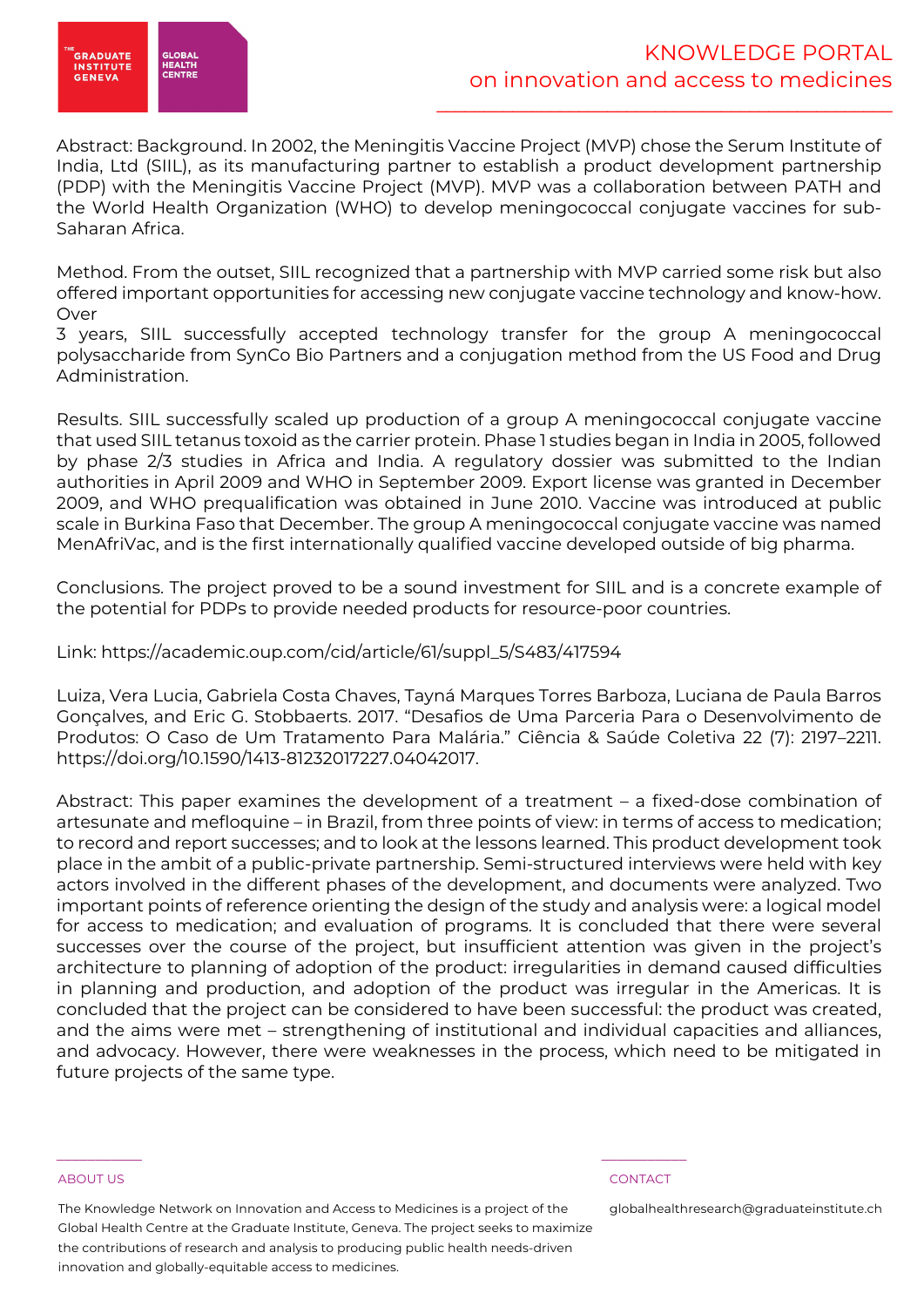

Link: http://www.scielo.br/scielo.php?script=sci\_abstract&pid=S1413- 81232017002702197&lng=en&nrm=iso&tlng=en

Médecins Sans Frontières. 2013. "DNDi at Ten: Past Success, Future Challenges." May 16, 2013.

Abstract: Not available

# Link: https://www.msf.org/dndi-ten-past-success-future-challenges

Meredith, Stefanie, and Elizabeth Ziemba. 2008. "The New Landscape of Product Development Partnerships (PDPs)." Health Partnerships Review. Geneva: Global Forum for Health Research. http://announcementsfiles.cohred.org/gfhr\_pub/assoc/s14813e/s14813e.pdf.

Abstract: Not available

Link: http://announcementsfiles.cohred.org/gfhr\_pub/assoc/s14813e/s14813e.pdf

Munoz, V., F. Visentin, D. Foray, and P. Gaule. 2015. "Can Medical Products Be Developed on a Non-Profit Basis? Exploring Product Development Partnerships for Neglected Diseases." Science and Public Policy 42 (3): 315–38. https://doi.org/10.1093/scipol/scu049.

Abstract: Reliance on market forces can lead to underinvestment in social welfare enhancing innovation. The lack of new medical products in the area of neglected diseases is a case in point. R&D for neglected diseases has increased with new funding and collaborations taking place mainly through product development partnerships (PDPs). PDPs are self-governing, private nonprofit R&D organizations. In contrast to push and pull instruments designed to address privatesector R&D underinvestment, PDPs have emerged voluntarily to address this public health challenge. In this study we examine how non-profit R&D collaboration for neglected diseases takes place through PDPs. We find that PDPs act as 'system integrators' that leverage the resources and capabilities of a network of public, philanthropic and private-sector partners. This paper contributes to an understanding of R&D in a non-profit context and highlights the importance of collaboration and non- market institutions for promoting innovation where market failures occur.

Link: https://academic.oup.com/spp/article/42/3/315/1628840

Technopolis Group. 2014. "Review of the Product Development Partnerships Fund 2011-2014: Final Report to the Dutch Ministry of Foreign Affairs." http://www.technopolis-group.com/wpcontent/uploads/2014/11/141118\_PDP\_Review\_Technopolis\_Group4.pdf.

Abstract: Not available

Link: http://www.technopolis-group.com/wpcontent/uploads/2014/11/141118\_PDP\_Review\_Technopolis\_Group4.pdf

Ubben, David, and Elizabeth M Poll. 2013. "MMV in Partnership: The Eurartesim® Experience." Malaria Journal 12 (1). https://doi.org/10.1186/1475-2875-12-211.

### ABOUT US AND LOCAL CONTACT AND LOCAL CONTACT AND LOCAL CONTACT AND LOCAL CONTACT.

The Knowledge Network on Innovation and Access to Medicines is a project of the Global Health Centre at the Graduate Institute, Geneva. The project seeks to maximize the contributions of research and analysis to producing public health needs-driven innovation and globally-equitable access to medicines.

 $\frac{1}{2}$  , and the set of the set of the set of the set of the set of the set of the set of the set of the set of the set of the set of the set of the set of the set of the set of the set of the set of the set of the set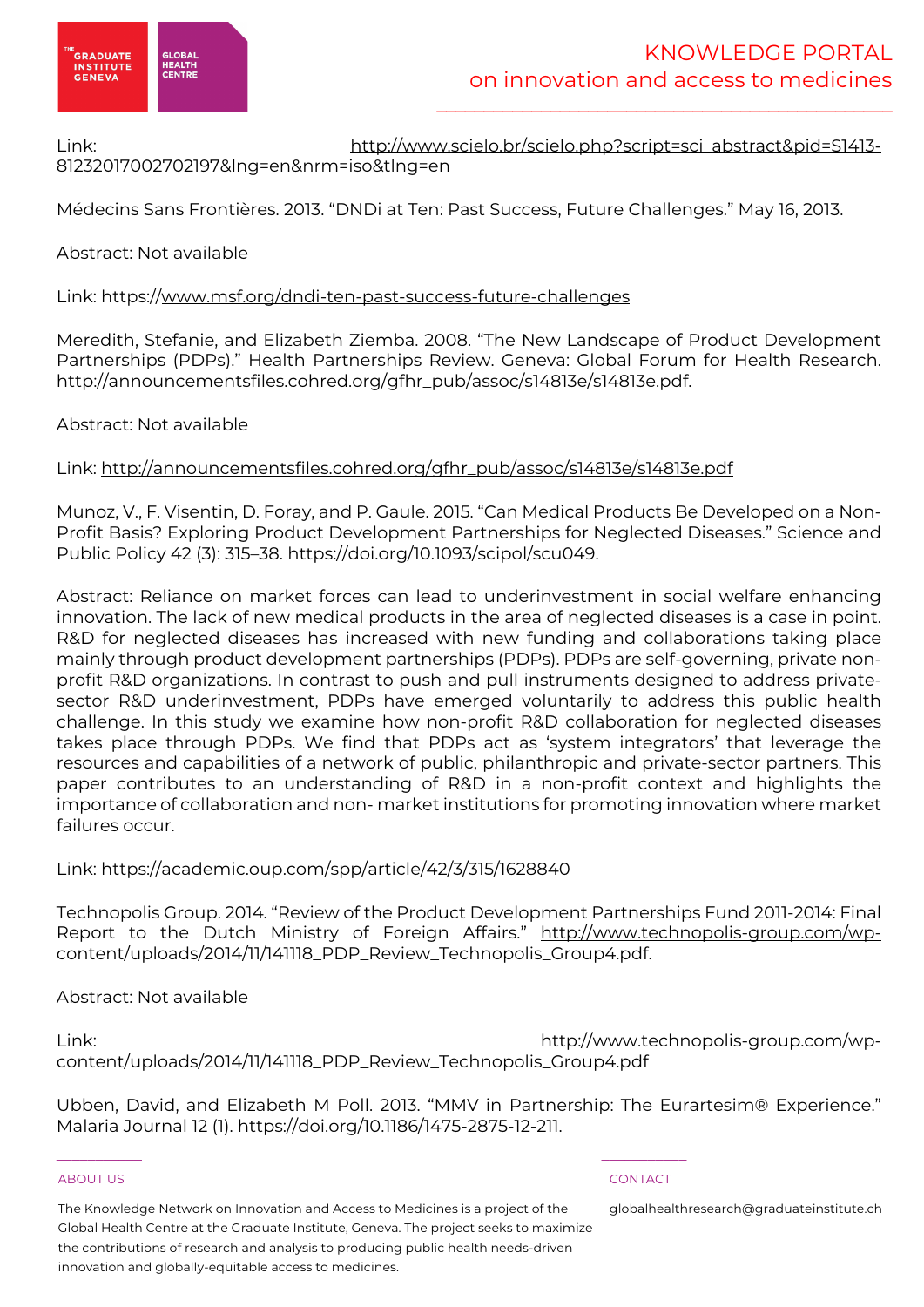

Abstract: Background: This case study describes how a public-private partnership between Medicines for Malaria Venture (MMV) and Sigma-Tau Industrie Farmaceutiche Riunite SpA achieved international regulatory approval for use of the fixed-dose artemisinin-based combination therapy dihydroartemisinin-piperaquine (Eurartesim®) for the treatment of malaria, enabling more widespread access to the medicine in malaria-endemic countries.

Case description: The combination of dihydroartemisinin and piperaquine demonstrated success in clinical trials for the treatment of malaria in Asia and Africa in the2000s. However, as it had not been developed to international regulatory standards it was out of the reach of the majority of patients in disease-endemic countries, particularly those reliant on public healthcare systems supported by international donor funding. To overcome this, as of2004 MMV worked in partnership with Sigma-Tau, Holleykin, Oxford University,the Institute of Tropical Medicine Antwerp, and the National Institute of Malaria Research India to develop the dihydroartemisininpiperaquine combination to international standards. In 2011, the European Commission granted full marketing authorization to Sigma-Tau for Eurartesim.

Discussion and evaluation: The partnership between MMV, Sigma-Tau, and numerous other academic and industrial partners across the world, led to the successful development to EMA regulatory standards of a high-quality and highly efficacious anti-malarial treatment that otherwise would not have been possible. The dossier has also been submitted to the WHO for prequalification, and a safety statement to guide correct use of Eurartesim has been produced. In July 2012, the first delivery to a disease-endemic country was made to Cambodia, where the medicine is being used to treat patients and help counter the emergence of artemisinin resistance in the area. A paediatric dispersible formulation of Eurartesim is being developed, with the objective to submit the dossier to the EMA by the end of 2014.

Conclusions: The development of Eurartesim to international regulatory standards exemplifies the strengths of the product development partnership model in utilising the individual skills and expertise of partners with differing objectives to achieve a common goal. Successful uptake of Eurartesim by public health systems in malaria-endemic countries poses new challenges, which may require additional partnerships as we move forward.

Link: https://malariajournal.biomedcentral.com/articles/10.1186/1475-2875-12-211

Wells, Susan, Graciela Diap, and Jean-René Kiechel. 2013. "The Story of Artesunate–Mefloquine (ASMQ), Innovative Partnerships in Drug Development: Case Study." Malaria Journal 12 (1): 68. https://doi.org/10.1186/1475-2875-12-68.

Abstract: Background: The Drugs for Neglected Diseases initiative (DNDi) is a not-for profit organization committed to providing affordable medicines and access to treatments in resourcepoor settings. Traditionally drug development has happened "in house" within pharmaceutical companies, with research and development costs ultimately recuperated through drug sales. The development of drugs for the treatment of neglected tropical diseases requires a completely different model that goes beyond the scope of market-driven research and development.

The Knowledge Network on Innovation and Access to Medicines is a project of the Global Health Centre at the Graduate Institute, Geneva. The project seeks to maximize the contributions of research and analysis to producing public health needs-driven innovation and globally-equitable access to medicines.

 $\frac{1}{2}$  , and the set of the set of the set of the set of the set of the set of the set of the set of the set of the set of the set of the set of the set of the set of the set of the set of the set of the set of the set

### ABOUT US CONTACT AND RESERVE THE RELEASE OF THE RELEASE OF THE RELEASE OF THE RELEASE OF THE RELEASE OF THE RELEASE OF THE RELEASE OF THE RELEASE OF THE RELEASE OF THE RELEASE OF THE RELEASE OF THE RELEASE OF THE RELEASE O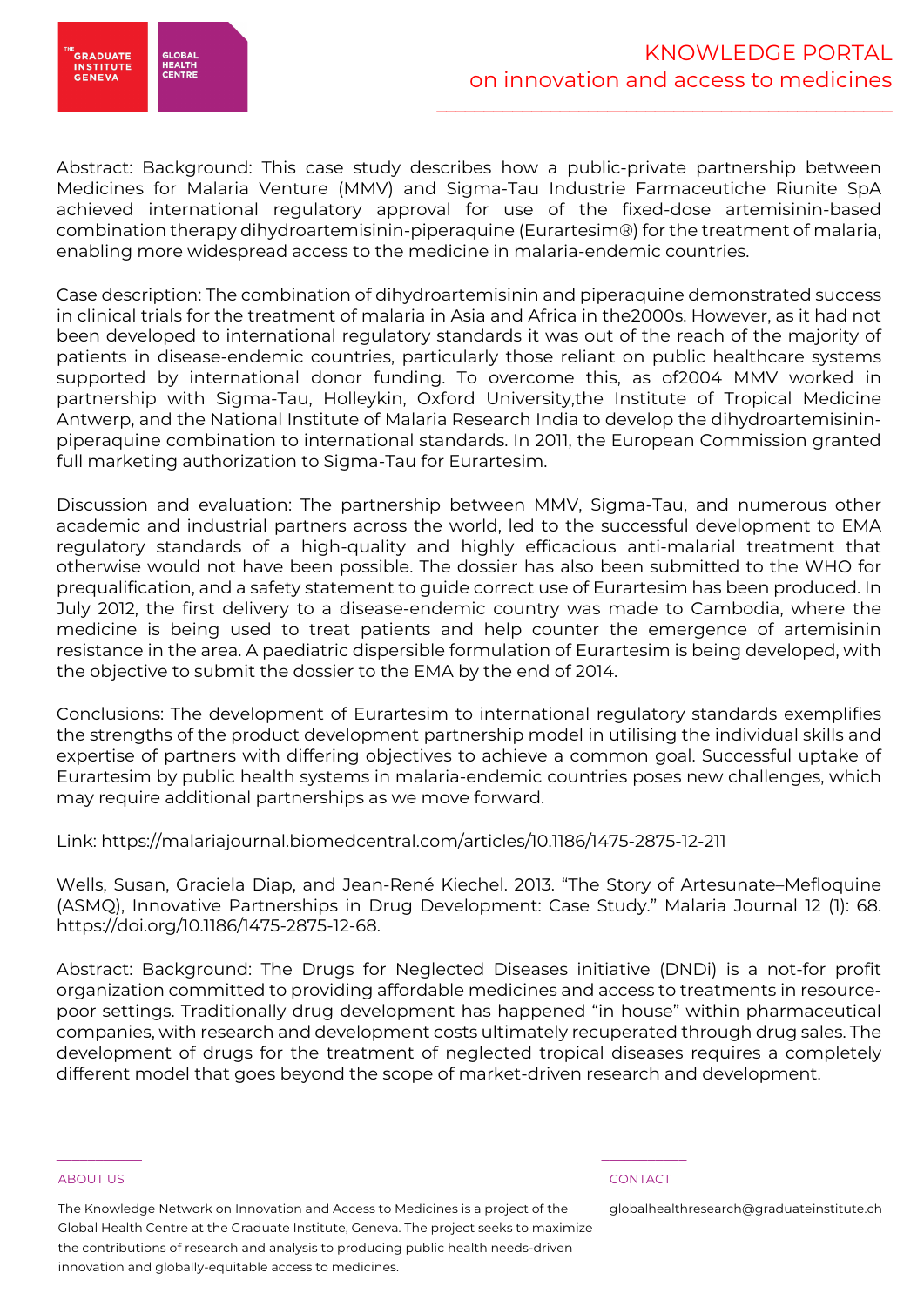

Artesunate and mefloquine are well-established drugs for the treatment of uncomplicated malaria, with a strong safety record based on many years of field-based studies and use. The administration of such artemisinin-based combination therapy in a fixed-dose combination is expected to improve patient compliance and to reduce the risk of emerging drug resistance.

Case description: DNDi developed an innovative approach to drug development, reliant on strong collaborations with a wide range of partners from the commercial world, academia, government institutions and NGOs, each of which had a specific role to play in the development of a fixed dose combination of artesunate and mefloquine.

Discussion and evaluation: DNDi undertook the development of a fixed-dose combination of artesunate with mefloquine. Partnerships were formed across five continents, addressing formulation, control and production through to clinical trials and product registration, resulting in a safe and efficacious fixed dose combination treatment which is now available to treat patients in resource-poor settings. The south-south technology transfer of production from Farmanguinhos/Fiocruz in Brazil to Cipla Ltd in India was the first of its kind. Of additional benefit was the increased capacity within the knowledge base and infrastructure in developing countries.

Conclusions: This collaborative approach to drug development involving international partnerships and independent funding mechanisms is a powerful new way to develop drugs for tropical diseases.

Link: https://malariajournal.biomedcentral.com/articles/10.1186/1475-2875-12-68

World Health Organization, World Intellectual Property Organization and World Trade Organization. 2012. "Promoting Access to Medical Technologies and Innovation: Intersections between Public Health, Intellectual Property and Trade." https://www.wto.org/english/res\_e/booksp\_e/pamtiwhowipowtoweb13\_e.pdf.

Abstract: Not available

# Link: https://www.wto.org/english/res\_e/booksp\_e/pamtiwhowipowtoweb13\_e.pdf

Young, Ruth, Tewodros Bekele, Alexander Gunn, Nick Chapman, Vipul Chowdhary, Kelsey Corrigan, Lindsay Dahora, et al. 2018. "Developing New Health Technologies for Neglected Diseases: A Pipeline Portfolio Review and Cost Model." Gates Open Research 2 (August): 23. https://doi.org/10.12688/gatesopenres.12817.2.

Abstract: Background: Funding for neglected disease product development fell from 2009-2015, other than a brief injection of Ebola funding. One impediment to mobilizing resources is a lack of information on product candidates, the estimated costs to move them through the pipeline, and the likelihood of specific launches. This study aimed to help fill these information gaps.

Methods: We conducted a pipeline portfolio review to identify current candidates for 35 neglected diseases. Using an adapted version of the Portfolio to Impact financial modelling tool, we estimated the costs to move these candidates through the pipeline over the next decade and the

### ABOUT US CONTACT AND RESERVE THE RELEASE OF THE RELEASE OF THE RELEASE OF THE RELEASE OF THE RELEASE OF THE RELEASE OF THE RELEASE OF THE RELEASE OF THE RELEASE OF THE RELEASE OF THE RELEASE OF THE RELEASE OF THE RELEASE O

The Knowledge Network on Innovation and Access to Medicines is a project of the Global Health Centre at the Graduate Institute, Geneva. The project seeks to maximize the contributions of research and analysis to producing public health needs-driven innovation and globally-equitable access to medicines.

 $\frac{1}{2}$  , and the set of the set of the set of the set of the set of the set of the set of the set of the set of the set of the set of the set of the set of the set of the set of the set of the set of the set of the set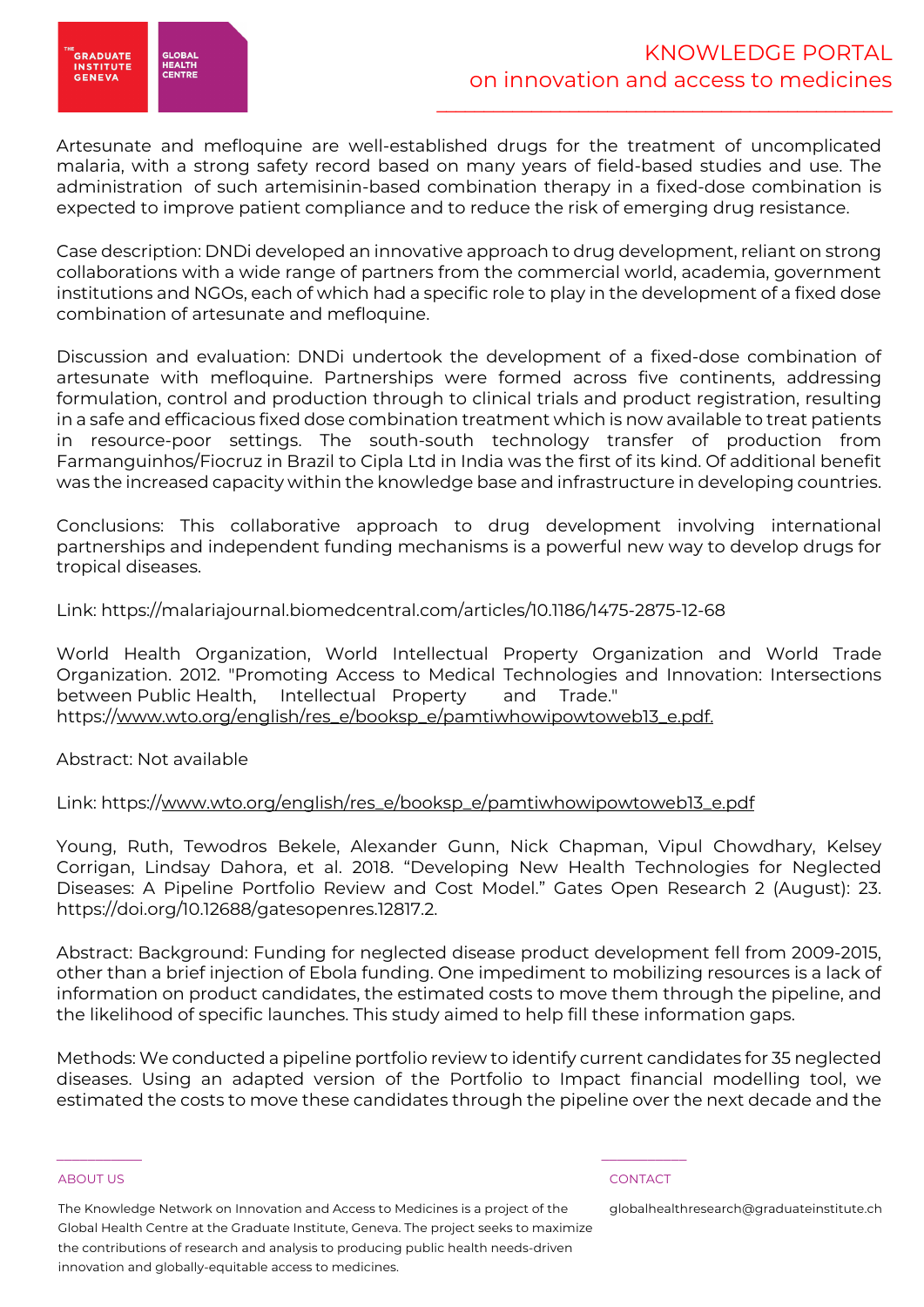

likely launches. Since the current pipeline is unlikely to yield several critical products, we estimated the costs to develop a set of priority "missing" products.

Results: We found 685 neglected disease product candidates as of August 31, 2017; 538 candidates met inclusion criteria for input into the model. It would cost about \$16.3 billion (range \$13.4-19.8B) to move these candidates through the pipeline, with three-quarters of the costs incurred in the first 5 years, resulting in about 128 (89-160) expected product launches. Based on the current pipeline, there would be few launches of complex new chemical entities; launches of highly efficacious HIV, tuberculosis, or malaria vaccines would be unlikely. Estimated additional costs to launch one of each of 18 key missing products are \$13.6B assuming lowest product complexity or \$21.8B assuming highest complexity (\$8.1B-36.6B). Over the next 5 years, total estimated costs to move current candidates through the pipeline and develop these 18 missing products would be around \$4.5B (low complexity missing products) or \$5.8B/year (high complexity missing products).

Conclusions: Since current annual global spending on product development is about \$3B, this study suggests the annual funding gap over the next 5 years is at least \$1.5-2.8B.

Link: https://gatesopenresearch.org/articles/2-23/v2

Ziemba, Elizabeth. 2005. "Public-Private Partnerships for Product Development: Financial, Scientific and Managerial Issues as Challenges to Future Success." Research Report for the World Health Organization Commission on Intellectual Property Rights, Innovation and Public Health. https://www.who.int/intellectualproperty/studies/Ziemba.pdf?ua=1.

Abstract: Not available

Link: http://www.who.int/intellectualproperty/studies/Ziemba.pdf?ua=1

\* For the purposes of this review, we have established three categories to describe the state of the literature: thin, considerable, and rich.

- Thin: There are relatively few papers and/or there are not many recent papers and/or there are clear gaps
- Considerable: There are several papers and/or there are a handful of recent papers and/or there are some clear gaps
- Rich: There is a wealth of papers on the topic and/or papers continue to be published that address this issue area and/or there are less obvious gaps

Scope: While many of these issues can touch a variety of sectors, this review focuses on medicines. The term medicines is used to cover the category of health technologies, including drugs, biologics (including vaccines), and diagnostic devices.

Disclaimer: The research syntheses aim to provide a concise, comprehensive overview of the current state of research on a specific topic. They seek to cover the main studies in the academic and grey literature, but are not systematic reviews capturing all published studies on a topic. As

### ABOUT US CONTACT AND RESERVE THE RELEASE OF THE RELEASE OF THE RELEASE OF THE RELEASE OF THE RELEASE OF THE RELEASE OF THE RELEASE OF THE RELEASE OF THE RELEASE OF THE RELEASE OF THE RELEASE OF THE RELEASE OF THE RELEASE O

The Knowledge Network on Innovation and Access to Medicines is a project of the Global Health Centre at the Graduate Institute, Geneva. The project seeks to maximize the contributions of research and analysis to producing public health needs-driven innovation and globally-equitable access to medicines.

 $\frac{1}{2}$  , and the set of the set of the set of the set of the set of the set of the set of the set of the set of the set of the set of the set of the set of the set of the set of the set of the set of the set of the set